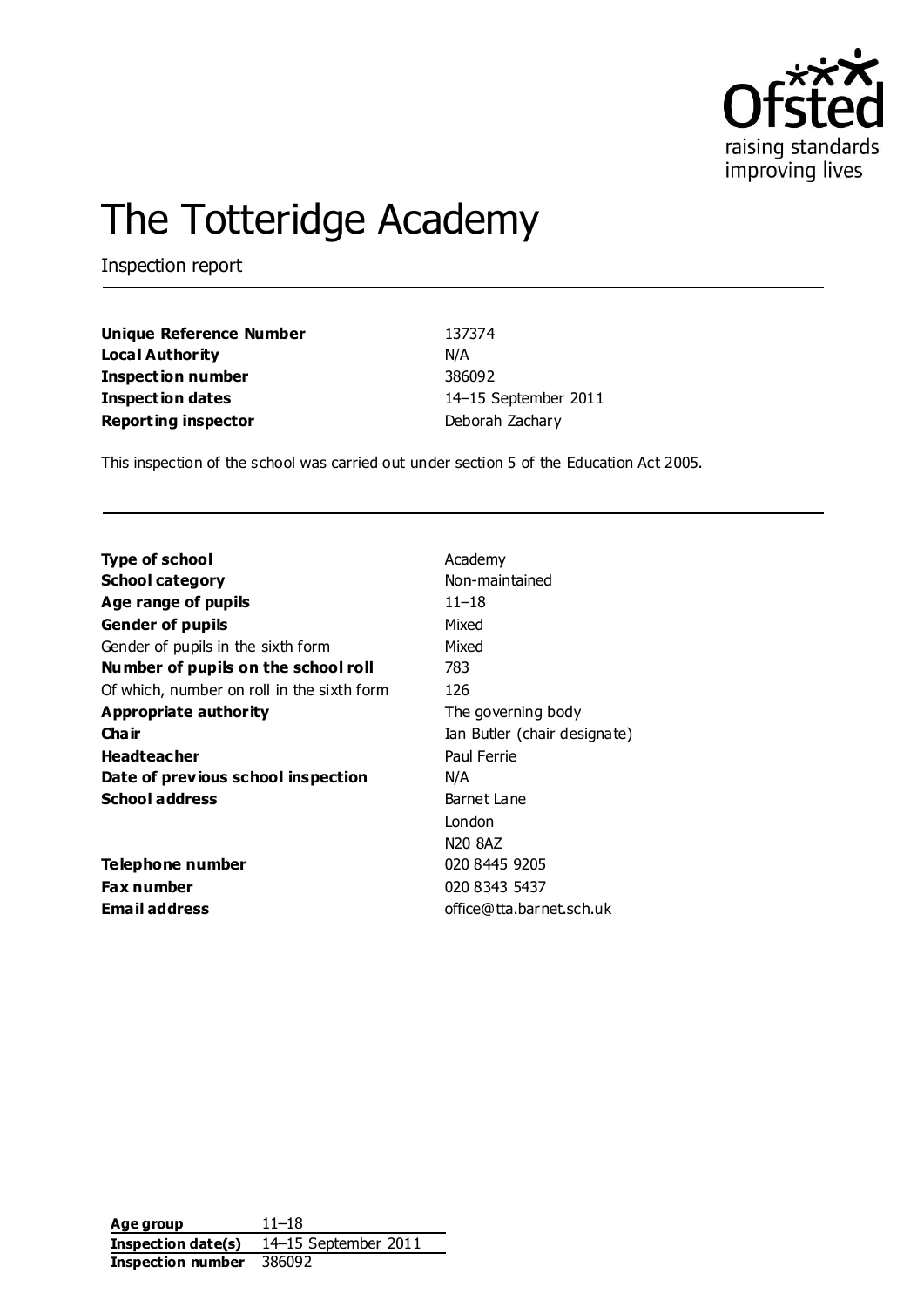The Office for Standards in Education, Children's Services and Skills (Ofsted) regulates and inspects to achieve excellence in the care of children and young people, and in education and skills for learners of all ages. It regulates and inspects childcare and children's social care, and inspects the Children and Family Court Advisory Support Service (Cafcass), schools, colleges, initial teacher training, work-based learning and skills training, adult and community learning, and education and training in prisons and other secure establishments. It assesses council children's services, and inspects services for looked after children, safeguarding and child protection.

Further copies of this report are obtainable from the school. Under the Education Act 2005, the school must provide a copy of this report free of charge to certain categories of people. A charge not exceeding the full cost of reproduction may be made for any other copies supplied.

If you would like a copy of this document in a different format, such as large print or Braille, please telephone 0300 123 4234, or email enquiries@ofsted.gov.uk.

You may copy all or parts of this document for non-commercial educational purposes, as long as you give details of the source and date of publication and do not alter the information in any way.

To receive regular email alerts about new publications, including survey reports and school inspection reports, please visit our website and go to 'Subscribe'.

Piccadilly Gate Store St **Manchester** M1 2WD

T: 0300 123 4234 Textphone: 0161 618 8524 E: enquiries@ofsted.gov.uk W: www.ofsted.gov.uk

© Crown copyright 2011

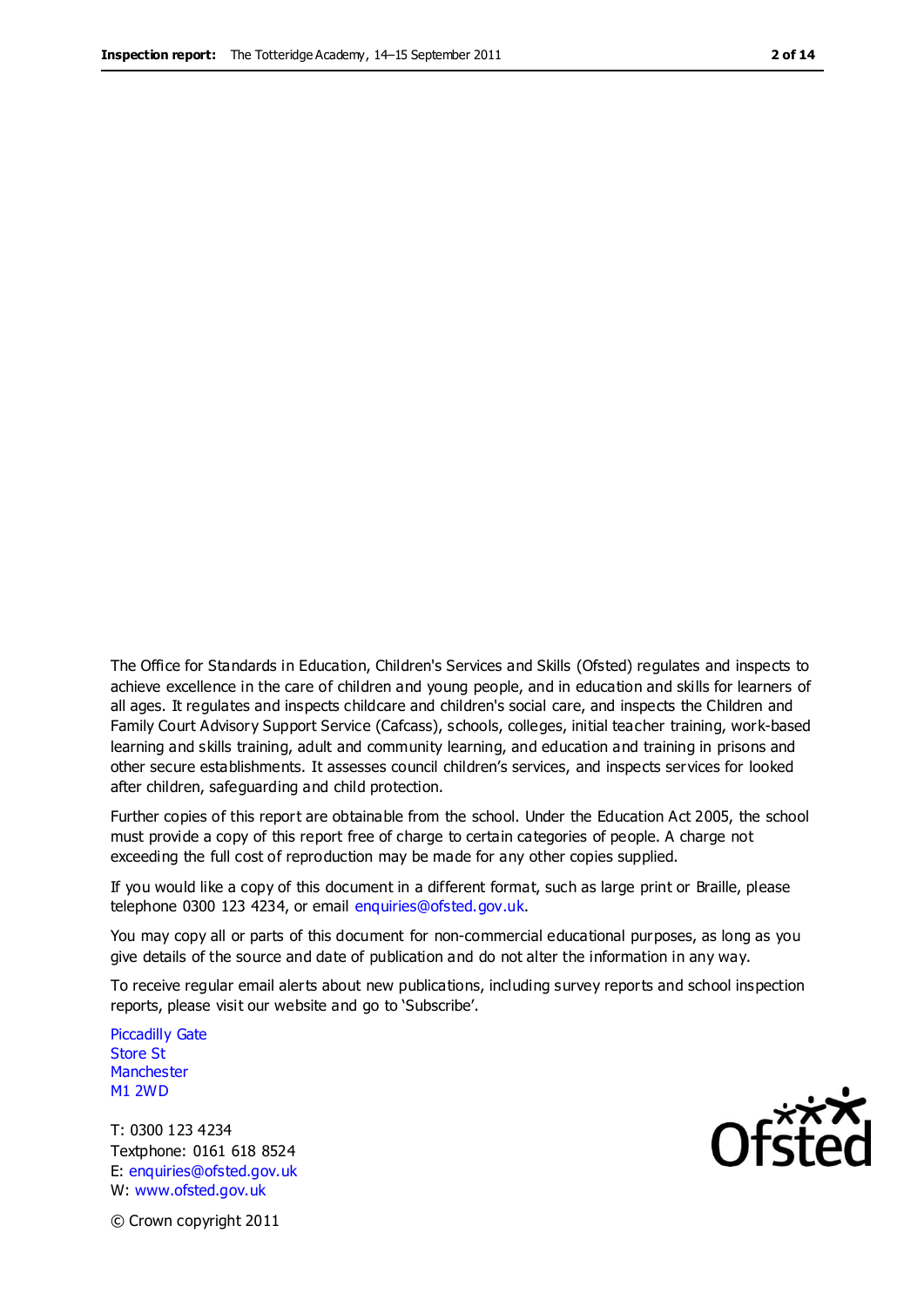# **Introduction**

This inspection was carried out by five additional inspectors. The inspection team observed 31 lessons led by 31 different teachers, and made visits to other learning activities and an assembly. They held meetings with the headteacher, senior managers and a range of students, members of the governing body and staff. They observed the academy's work, and looked at a variety of documentation including policies and development plans, information about students' progress and students' work. They studied questionnaires returned by students, staff, and 47 parents and carers.

The inspection team reviewed many aspects of the academy's work. It looked in detail at a number of key areas.

- To what extent does the 2011 improvement in A-level results reflect securely good provision?
- Was there a significant rise in English standards in 2011, and if so how was it achieved?
- How successfully does the academy promote equal opportunities, particularly in 'closing the gap' for students who might be disadvantaged?
- How effective is the provision for students who have specific learning difficulties?
- To what extent is the governing body prepared for academy status?

# **Information about the school**

The Totteridge Academy is below average in size for a secondary school. Many students travel to it from outside the immediate area. There is a very wide range of ethnic backgrounds amongst students. About a third are White British, and other large groups include those from other White backgrounds or of Black or Black British African heritage. Over 40% of the students speak English as an additional language. There are significantly more boys than girls in every year group. High numbers of students join the academy after the start of Year 7, including during Years 10 and 11 when GCSEs are being taught. The proportion of students known to be eligible for free school meals is more than twice the national average, as is the proportion of students with special educational needs and/or disabilities.

The academy opened in September 2011, and term started the week before the inspection. The previous school's inspection report is no longer applicable. However, as the academy is a 'fast track' conversion from a previous school, inspectors took recent examination results into account in order to identify trends and evaluate leadership. The academy retained the specialisms of the previous school on the site, in technology and in applied learning. It also retained the previous school's headteacher and many of the staff. At the time of the inspection six new governors had been appointed and there was a new chair designate. The previous school's resourced provision for students with specific learning difficulties is continuing in the academy. Its designated number of places has been reduced to five, but twelve students remain in the academy who were originally on roll in the resourced provision. All these students are taught within mainstream classes.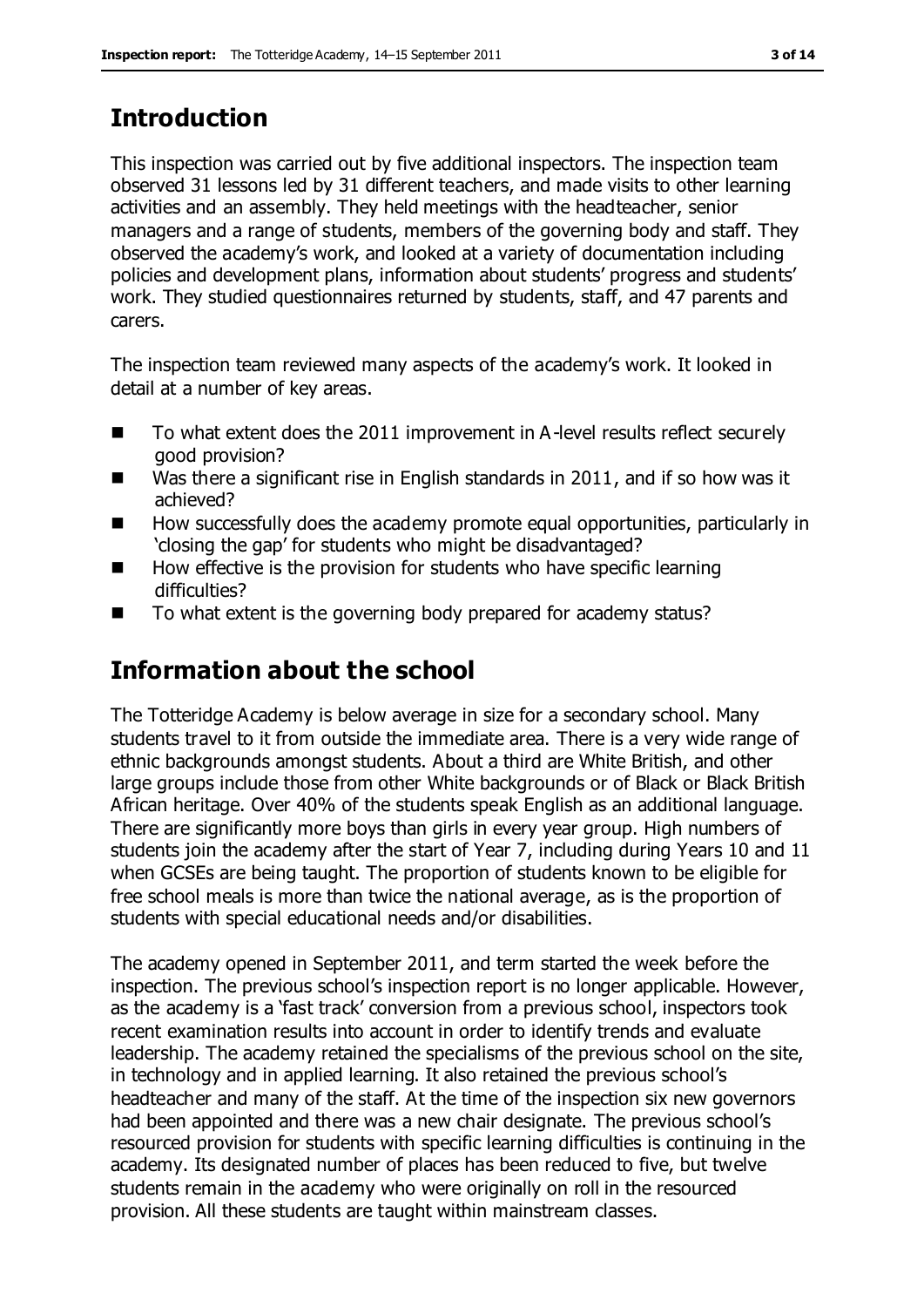# **Inspection judgements**

# **Overall effectiveness: how good is the school? 2**

#### **The school's capacity for sustained improvement 2**

## **Main findings**

The academy is providing a good education for its students, in Key Stages 3 and 4 and in the sixth form. In many ways it is outstanding, particularly in its curriculum and the exemplary care, guidance and support provided for students. These strengths ensure that groups who may be disadvantaged – such as those who have special educational needs and/or disabilities, those eligible for free school meals and those who speak English as an additional language – very rapidly catch up with what students achieve nationally. The students who benefit from resourced provision, for example, make outstanding progress to reach broadly average attainment. However, learning and progress overall are good rather than outstanding because at this stage, at the start of the academy, learning in lessons is much more variable.

Students and the parents and carers who returned questionnaires agree that they feel exceptionally safe in the academy. Behaviour is good. Students make an outstanding contribution to the academy, and there is a real sense of a cohesive community. Parents and carers are enabled to engage with the academy exceptionally well and local partnerships are highly effective, for example in supporting students whose circumstances may make them vulnerable. Links with other parts of the United Kingdom and international links have begun, but are more limited. Students make few visits to places of worship of different faiths and their understanding of how others may live is comparatively underdeveloped.

Internal records show a significant proportion of outstanding teaching. When inspectors sampled lessons they also saw some exemplary practice where learning was outstanding. However, inspectors also observed teaching in which the pitch of work was misjudged for the abilities of students. Sometimes students were not involved actively enough – opportunities for discussions were missed or timing over ran and there was no review of the lesson to establish what students had learnt. Teachers receive exemplary support and training to enable them to improve practice, and internal records show a year-on-year improvement in quality, reflected in steeply rising results. Changes to the curriculum and teaching have had an outstanding impact on English results in particular. Leadership of special educational needs and the excellent resourced provision is exemplary. These things illustrate the many strengths of leadership and management. Regular monitoring of all aspects of the academy ensures that it knows its strengths and weaknesses well. Some weaknesses persist because the system for recording lesson monitoring is not yet tight enough to accelerate improvements in teaching at individual teacher level. Nevertheless, the capacity to improve further is good.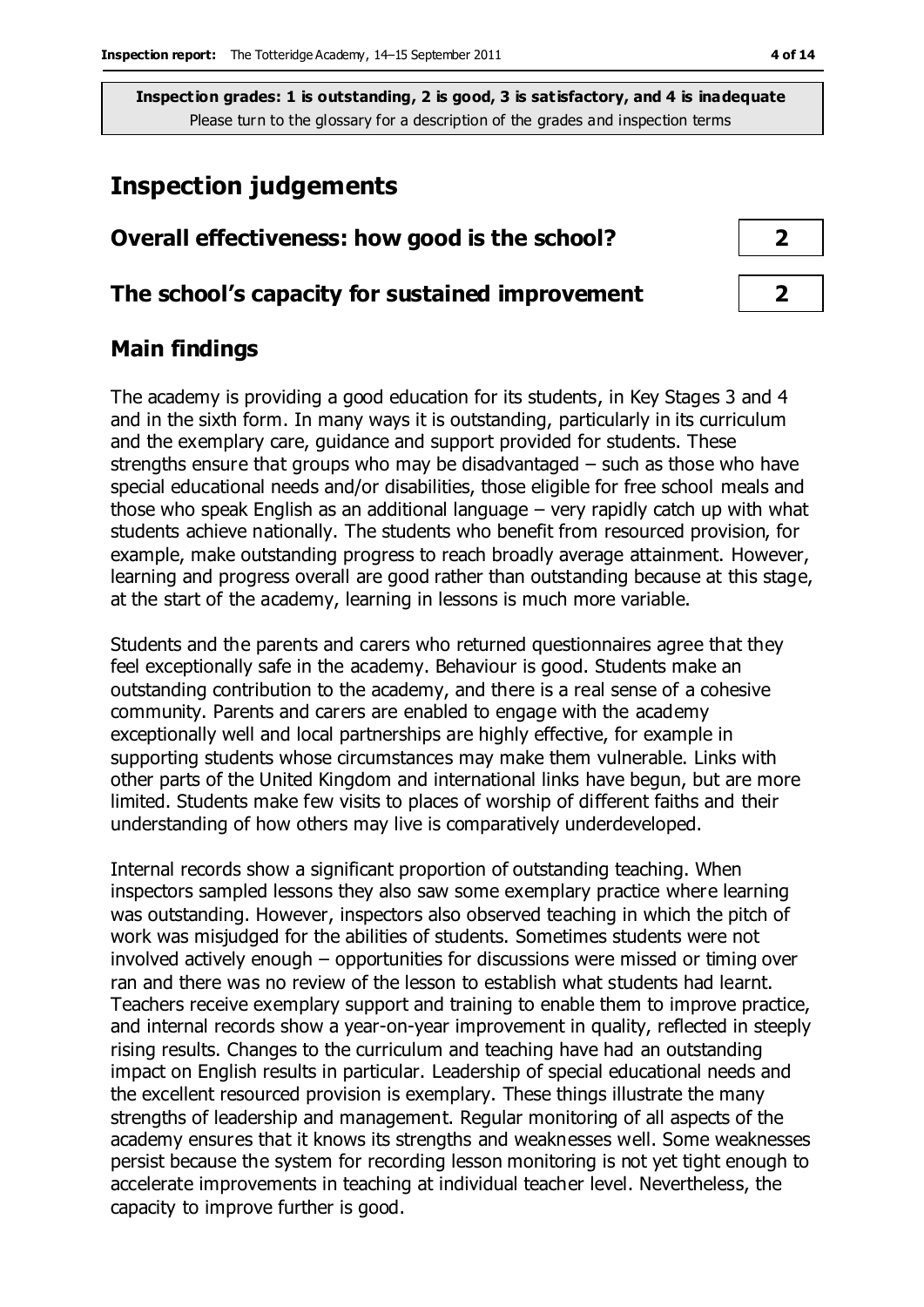## **What does the school need to do to improve further?**

- $\blacksquare$  Improve teaching by:
	- ensuring that work set in lessons is finely tuned to the different abilities  $\overline{\phantom{0}}$ within each teaching group
	- taking more opportunities to involve students in the lesson, for example in discussions
	- ensuring that the lesson ends with an appropriate plenary session
	- tightening lesson monitoring to ensure that points for improvement in  $\equiv$ teaching are prioritised and followed up.
- Improve the contribution made to community cohesion by providing more opportunities for students to gain an understanding of different faiths and of life in other parts of the United Kingdom and the wider world.

# **Outcomes for individuals and groups of pupils 2**

Students enter the academy with attainment that is well below average. By Year 11 it is average and securely above national floor standards. Results and internal tracking show that both genders and all ethnic groups make at least good progress, and some groups of vulnerable students make outstanding gains as they pass through the academy. One of the key strategies used to significantly raise GCSE English results in 2011 was to radically improve the way literacy is taught, and to focus on it across the curriculum. Students now demonstrate their effective literacy, numeracy and information and communication technology skills in many subjects and are well prepared for the future.

Students say they enjoy school; they behave well in lessons and in breaks and are keen to learn. In almost all lessons seen they engaged in their work with interest. When their work was too hard they showed strong perseverance. Occasionally, when work did not challenge students they did lose interest and focus, and on very isolated occasions standards of behaviour dropped. There were examples of exceptional learning during the inspection, for instance when Year 7 students were delighted to try out their new Spanish phrases while throwing and catching a soft toy. In a Year 10 history lesson, students of all abilities made exceptional progress in their understanding of why Europeans went to America, thanks to very perceptive questioning and work that was finely tuned to the different abilities present.

Students are very well involved in strategic decision making in the academy. Their council is particularly active, and is included in appointing staff and working with the governing body on the change to being an academy. Work on the principles of 'restorative justice' has played a key role in developing the academy's community.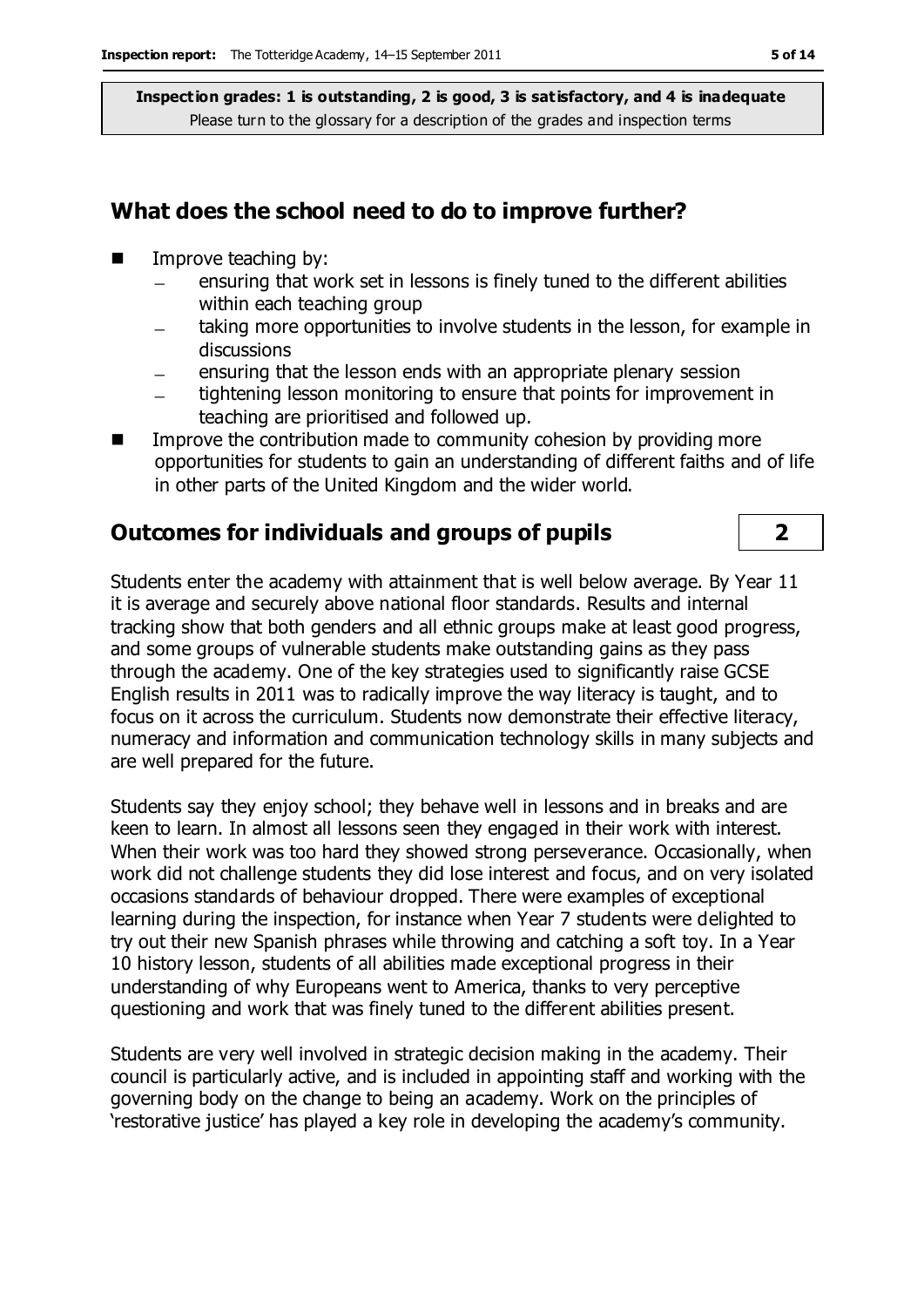| Pupils' achievement and the extent to which they enjoy their learning                                                     | $\overline{\mathbf{2}}$  |
|---------------------------------------------------------------------------------------------------------------------------|--------------------------|
| Taking into account:                                                                                                      |                          |
| Pupils' attainment <sup>1</sup>                                                                                           | 3                        |
| The quality of pupils' learning and their progress                                                                        | $\mathcal{P}$            |
| The quality of learning for pupils with special educational needs and/or disabilities<br>and their progress               | 1                        |
| The extent to which pupils feel safe                                                                                      | 1                        |
| Pupils' behaviour                                                                                                         | $\overline{\mathbf{2}}$  |
| The extent to which pupils adopt healthy lifestyles                                                                       | $\overline{\mathbf{2}}$  |
| The extent to which pupils contribute to the school and wider community                                                   | 1                        |
| The extent to which pupils develop workplace and other skills that will<br>contribute to their future economic well-being | $\overline{\phantom{a}}$ |
| Taking into account:                                                                                                      |                          |
| Pupils' attendance <sup>1</sup>                                                                                           | 3                        |
| The extent of pupils' spiritual, moral, social and cultural development                                                   | 2                        |

# **How effective is the provision?**

Many teachers demonstrate excellent subject expertise, and this enables them to provide skilful exposition, ask probing questions and respond quickly to students' answers and gaps in their knowledge. They use resources very well and an extremely effective feature of many lessons is the stress on key words and the understanding and use of subject vocabulary. In the best lessons learning is rigorously driven forward, for example when a teacher demanded that Year 9 students engage with layers of meaning in a speech by Martin Luther King. Teaching assistants are usually actively engaged in lessons and relationships between adults and students are extremely good. Students of all abilities are challenged well in many lessons, but not all. With new classes teachers sometimes had to adjust the pitch of work once a lesson had started, but this adjustment did not always take place when needed and so insufficient progress was made by some groups of students. Students' longer-term progress records indicate that the overall impact of teaching on learning is typically better than learning seen in some of the lessons during the inspection.

Courses in the academy's specialist areas make a significant contribution to the outstanding curriculum, and their impact is enhanced by the innovative approach to flexibility between courses that enables individuals to follow extremely well-matched programmes. Enhancements to the curriculum also meet the needs of individuals exceptionally well, including residential trips for identified groups. All students gain from memorable experiences such as applied learning days. Partnerships provide important extra opportunities, from alternative vocational courses to extended work

 $\overline{a}$ <sup>1</sup> The grades for attainment and attendance are: 1 is high; 2 is above average; 3 is broadly average; and 4 is low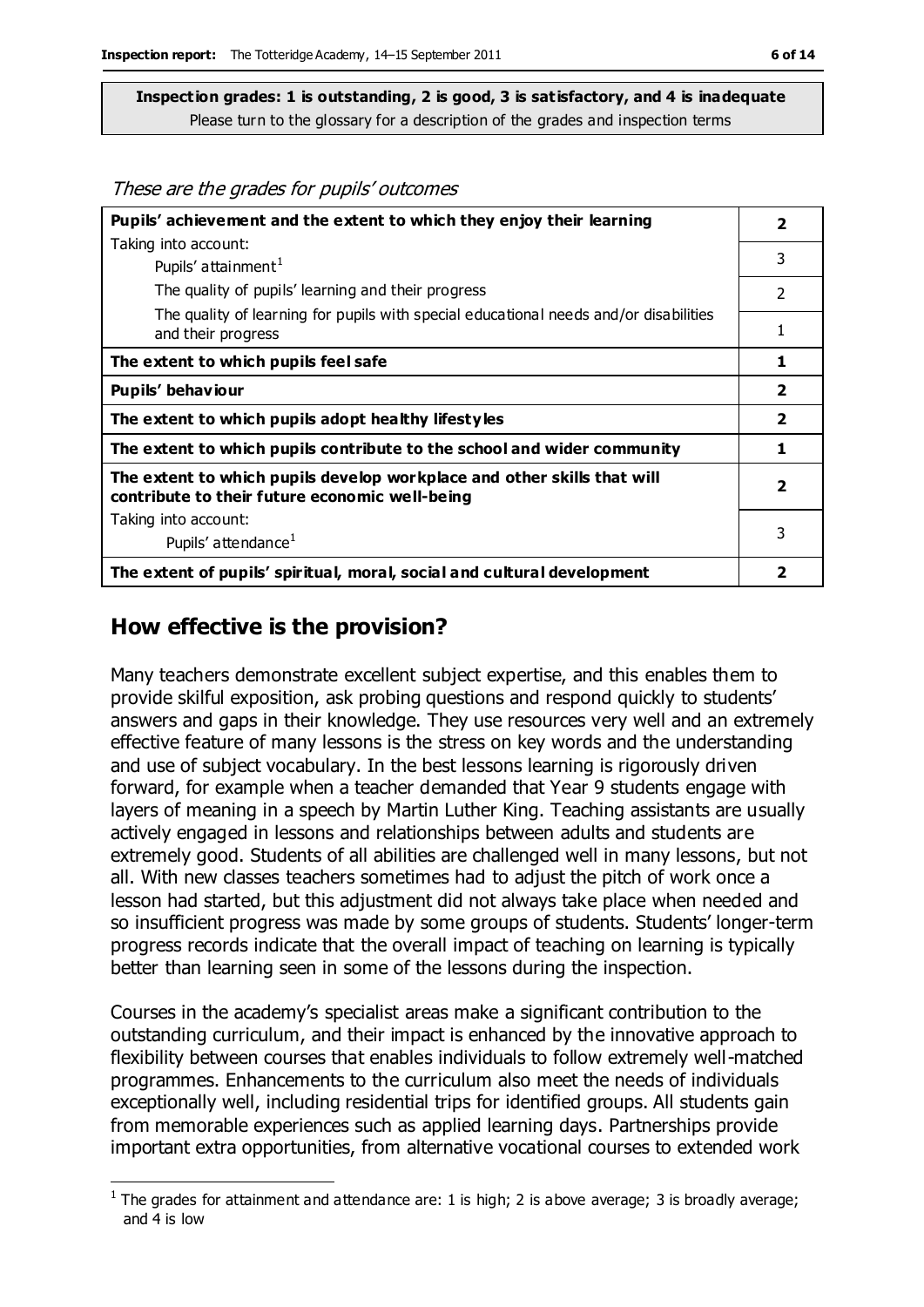experience. Students with special educational needs and/or disabilities, as well as those who speak English as an additional language, benefit particularly from a range of individualised curricular opportunities coupled with exceptional support. Dynamic teamwork from a range of staff, including directors of learning, learning mentors, support staff and personal support assistants, ensures that an extensive range of strategies can be matched to individual needs. Progress is closely tracked and support quickly fine tuned when there is any stutter.

In questionnaire returns and in discussion, students and parents and carers stress their appreciation for the care and support students receive. There are numerous examples of the way these things have made a striking difference to the lives of students, often in circumstances that make them very vulnerable. New arrivals receive the help they need to settle. The breakfast club is well attended and, with a wide but nutritious menu, it gives students an effective boost at the start of the day.

These are the grades for the quality of provision

| The quality of teaching                                                                                    |  |
|------------------------------------------------------------------------------------------------------------|--|
| Taking into account:<br>The use of assessment to support learning                                          |  |
| The extent to which the curriculum meets pupils' needs, including, where<br>relevant, through partnerships |  |
| The effectiveness of care, guidance and support                                                            |  |

### **How effective are leadership and management?**

The headteacher, senior managers and governing body have risen to the considerable challenge of the 'fast track' move to a change of status and the start of the new academy. Very well-considered strategies continue to ensure whole-school endorsement of what the new academy stands for. For example, students are reflecting on the motto 'more than a school' in assemblies and tutor groups so that it can become a powerful focus for staff and students alike. Ambition is embedded at all levels in the academy. Students' progress is monitored with sophistication and rigour; a key reason why equality of opportunity is so exceptionally strong. The result is that students who might otherwise be disadvantaged are making exceptional progress.

Staff questionnaires show high commitment to what managers are trying to achieve. The thoroughly planned and extremely successful work on raising standards in GCSE English and mathematics illustrates what is possible for this exceptional leadership team. Well-founded groups harness teachers' enthusiasm for developing innovative approaches to learning. However, some of the systems underlying school management are not of the same quality. In lesson monitoring, whilst strong support strategies swing into action whenever points for improvement are identified, there has not been enough focus on the impact of these weaknesses or follow-up to ensure that improvement is maintained; there is no secure system for ensuring that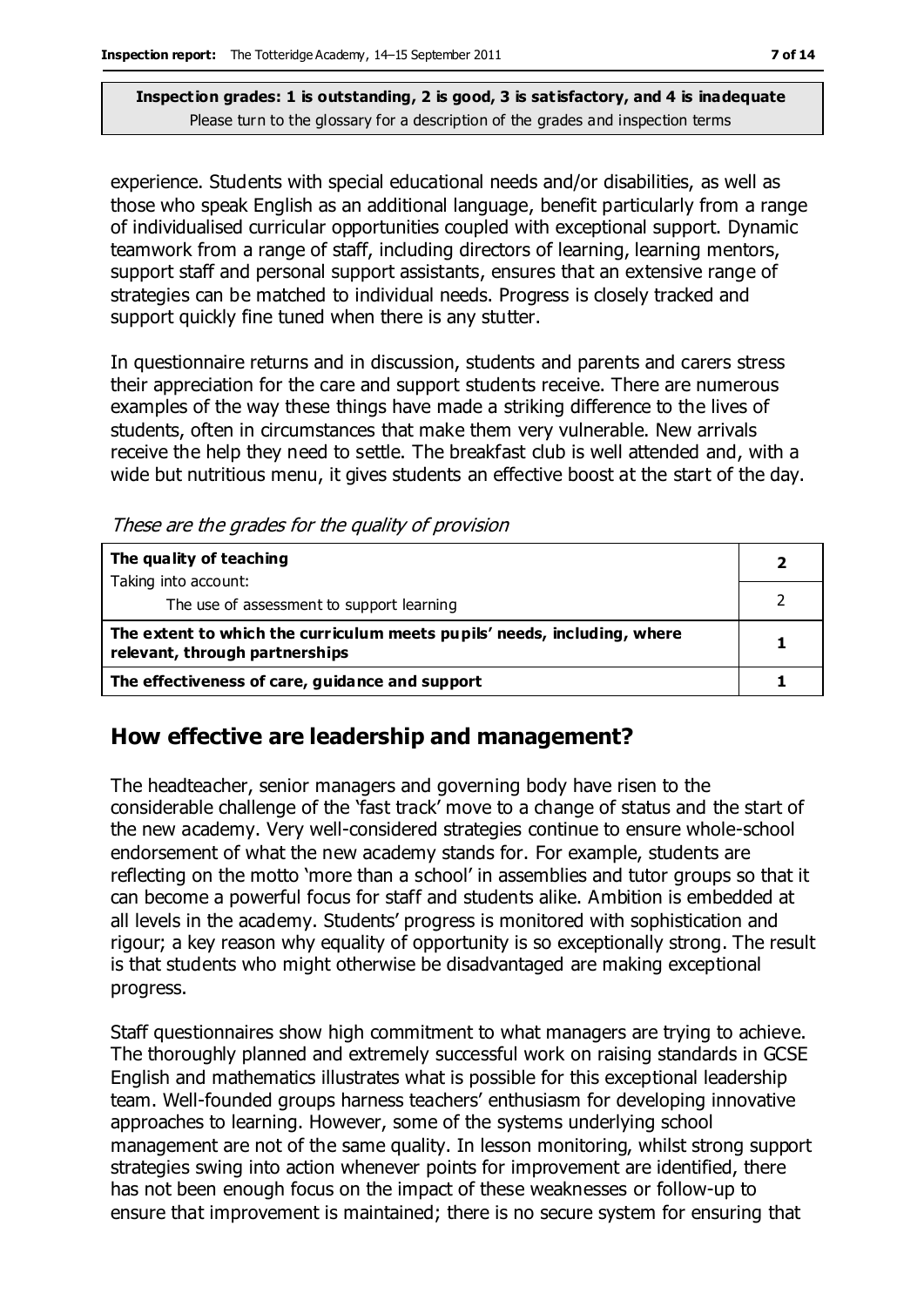future observers check them.

Governance is good. The governing body has been fully influential in the change of status and is dealing effectively with changes to its structure and composition. Established governors know the academy extremely well, and have constructive relationships with staff. They are aware that the provision for community cohesion is exceptionally strong within the academy, but that students' experience of the wider world is less developed. The governing body ensures that good practice is followed in child protection and that no discrimination is evident. Risk assessments are monitored carefully. Other statutory requirements are also met, but, whilst all policies are monitored as required, comparatively little attention is given to their impact.

| The effectiveness of leadership and management in embedding ambition and<br>driving improvement                                                                     |                         |
|---------------------------------------------------------------------------------------------------------------------------------------------------------------------|-------------------------|
| Taking into account:                                                                                                                                                |                         |
| The leadership and management of teaching and learning                                                                                                              | $\mathcal{P}$           |
| The effectiveness of the governing body in challenging and supporting the<br>school so that weaknesses are tackled decisively and statutory responsibilities<br>met | 2                       |
| The effectiveness of the school's engagement with parents and carers                                                                                                | 1                       |
| The effectiveness of partnerships in promoting learning and well-being                                                                                              | 1                       |
| The effectiveness with which the school promotes equality of opportunity and<br>tackles discrimination                                                              | 1                       |
| The effectiveness of safeguarding procedures                                                                                                                        | $\overline{\mathbf{2}}$ |
| The effectiveness with which the school promotes community cohesion                                                                                                 | $\overline{\mathbf{2}}$ |
| The effectiveness with which the school deploys resources to achieve value for<br>money                                                                             | 2                       |

# **Sixth form**

Students in the local area are able to consider a wide range of providers for post-16 education. Those interviewed stressed that the exceptional quality of support was a key reason why many of them stayed in the academy. One spoke of the sixth form staff team as 'one in a million', describing how teachers give freely of their time after school for individual help and tuition. The academy is proactive in discussing courses with students in Year 11, so that all possible steps are taken each year to make sure the curriculum is arranged to meet their individual needs. However, the comparatively small size of the sixth form means that despite cooperation with a local college, the range of courses is not particularly wide. Teaching is good and sometimes outstanding. For example, in a Year 12 graphic design lesson extremely effective questioning and very well-chosen resources demanded students' reflection and challenged their use of language. In a Year 12 history lesson very effective use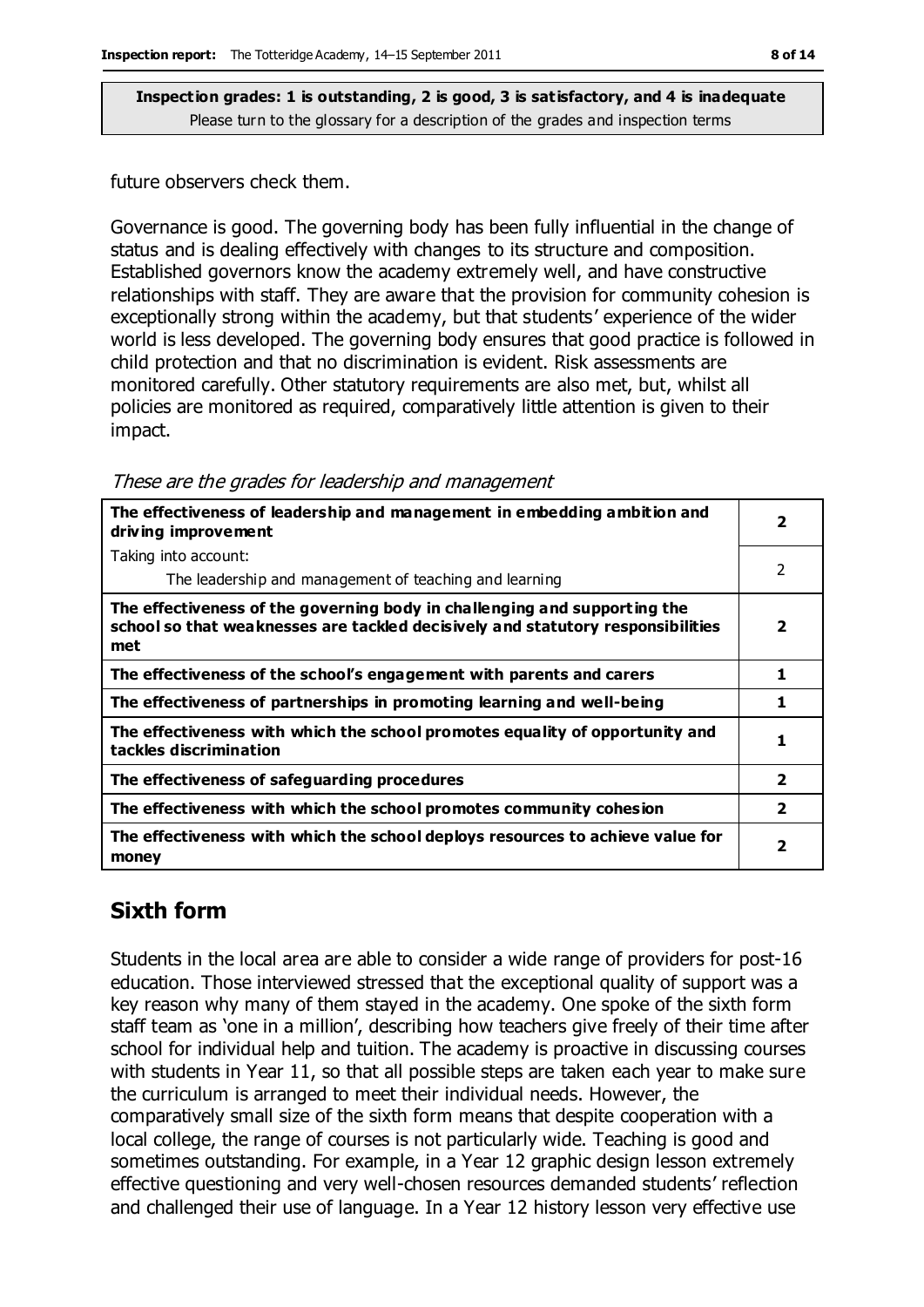of discussion and analysis of sources resulted from very good planning. As a result of the good provision progress is good, often from a comparatively low base, and students are acquiring very good personal skills that allow them to contribute very well to the rest of the academy. Leaders and managers monitor progress rigorously and are innovative in the strategies they implement to support achievement. Monitoring of teaching has the same strengths and limitations as in the main school.

These are the grades for the sixth form

| Overall effectiveness of the sixth form     |  |  |
|---------------------------------------------|--|--|
| Taking into account:                        |  |  |
| Outcomes for students in the sixth form     |  |  |
| The quality of provision in the sixth form  |  |  |
| Leadership and management of the sixth form |  |  |

# **Views of parents and carers**

A comparatively low proportion of parents and carers returned questionnaires, but almost all those who did were extremely satisfied with the academy. Those who responded greatly value the teaching and the information the academy gives them. A few parents and carers disagree that the academy meets their child's individual needs. The inspection evidence was that the academy meets many individual needs outstandingly well and learning is good overall. There were few comments that were critical and within these there was no particular pattern to the areas parents and carers mentioned for improvement.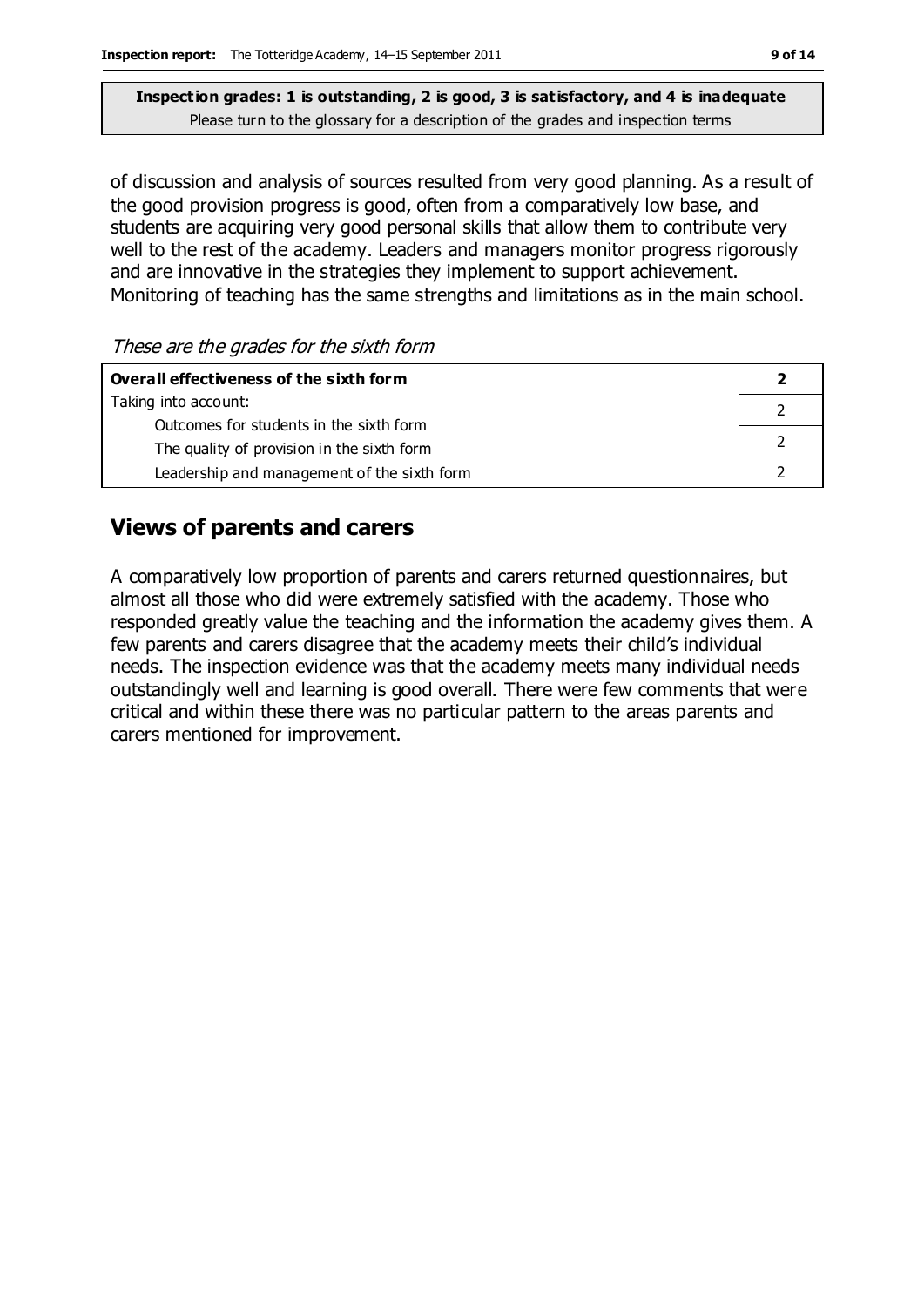#### **Responses from parents and carers to Ofsted's questionnaire**

Ofsted invited all the registered parents and carers of pupils registered at The Totteridge Academy to complete a questionnaire about their views of the school.

In the questionnaire, parents and carers were asked to record how strongly they agreed with 13 statements about the school.

The inspection team received 47 completed questionnaires by the end of the on-site inspection. In total, there are 783 pupils registered at the school.

| <b>Statements</b>                                                                                                                                                                                                                                       | <b>Strongly</b><br>agree |               | <b>Agree</b> |               | <b>Disagree</b> |                | <b>Strongly</b><br>disagree |                |
|---------------------------------------------------------------------------------------------------------------------------------------------------------------------------------------------------------------------------------------------------------|--------------------------|---------------|--------------|---------------|-----------------|----------------|-----------------------------|----------------|
|                                                                                                                                                                                                                                                         | <b>Total</b>             | $\frac{0}{0}$ | <b>Total</b> | $\frac{0}{0}$ | <b>Total</b>    | $\frac{1}{2}$  | <b>Total</b>                | $\frac{1}{2}$  |
| My child enjoys school                                                                                                                                                                                                                                  | 12                       | 26            | 33           | 70            | $\mathcal{P}$   | 4              | 0                           | $\Omega$       |
| The school keeps my child<br>safe                                                                                                                                                                                                                       | 12                       | 26            | 33           | 70            | $\mathbf{1}$    | $\overline{2}$ | $\mathbf{1}$                | $\overline{2}$ |
| The school informs me about<br>my child's progress                                                                                                                                                                                                      | 13                       | 28            | 32           | 68            | 0               | $\mathbf 0$    | $\mathbf 0$                 | $\mathbf 0$    |
| My child is making enough<br>progress at this school                                                                                                                                                                                                    | 13                       | 28            | 29           | 62            | 3               | 6              | $\mathbf 0$                 | $\mathbf 0$    |
| The teaching is good at this<br>school                                                                                                                                                                                                                  | 14                       | 30            | 31           | 66            | 0               | $\mathbf 0$    | $\mathbf 0$                 | $\mathbf 0$    |
| The school helps me to<br>support my child's learning                                                                                                                                                                                                   | 14                       | 30            | 26           | 55            | 4               | 9              | $\mathbf{1}$                | $\overline{2}$ |
| The school helps my child to<br>have a healthy lifestyle                                                                                                                                                                                                | 6                        | 13            | 39           | 83            | $\mathbf 0$     | $\mathbf 0$    | $\mathbf{1}$                | $\overline{2}$ |
| The school makes sure that<br>my child is well prepared for<br>the future (for example<br>changing year group,<br>changing school, and for<br>children who are finishing<br>school, entering further or<br>higher education, or entering<br>employment) | 16                       | 34            | 25           | 53            | 3               | 6              | $\mathbf 0$                 | 0              |
| The school meets my child's<br>particular needs                                                                                                                                                                                                         | 12                       | 26            | 25           | 53            | 6               | 13             | $\mathbf 0$                 | $\mathbf 0$    |
| The school deals effectively<br>with unacceptable behaviour                                                                                                                                                                                             | 13                       | 28            | 30           | 64            | $\mathbf 0$     | $\mathbf 0$    | $\overline{2}$              | 4              |
| The school takes account of<br>my suggestions and<br>concerns                                                                                                                                                                                           | 9                        | 19            | 30           | 64            | 5               | 11             | $\mathbf 0$                 | $\mathbf 0$    |
| The school is led and<br>managed effectively                                                                                                                                                                                                            | 17                       | 36            | 28           | 60            | $\mathbf{1}$    | $\overline{2}$ | $\mathbf 0$                 | $\mathbf 0$    |
| Overall, I am happy with my<br>child's experience at this<br>school                                                                                                                                                                                     | 19                       | 40            | 26           | 55            | 0               | 0              | $\mathbf{1}$                | $\overline{2}$ |

The table above summarises the responses that parents and carers made to each statement. The percentages indicate the proportion of parents and carers giving that response out of the total number of completed questionnaires. Where one or more parents and carers chose not to answer a particular question, the percentages will not add up to 100%.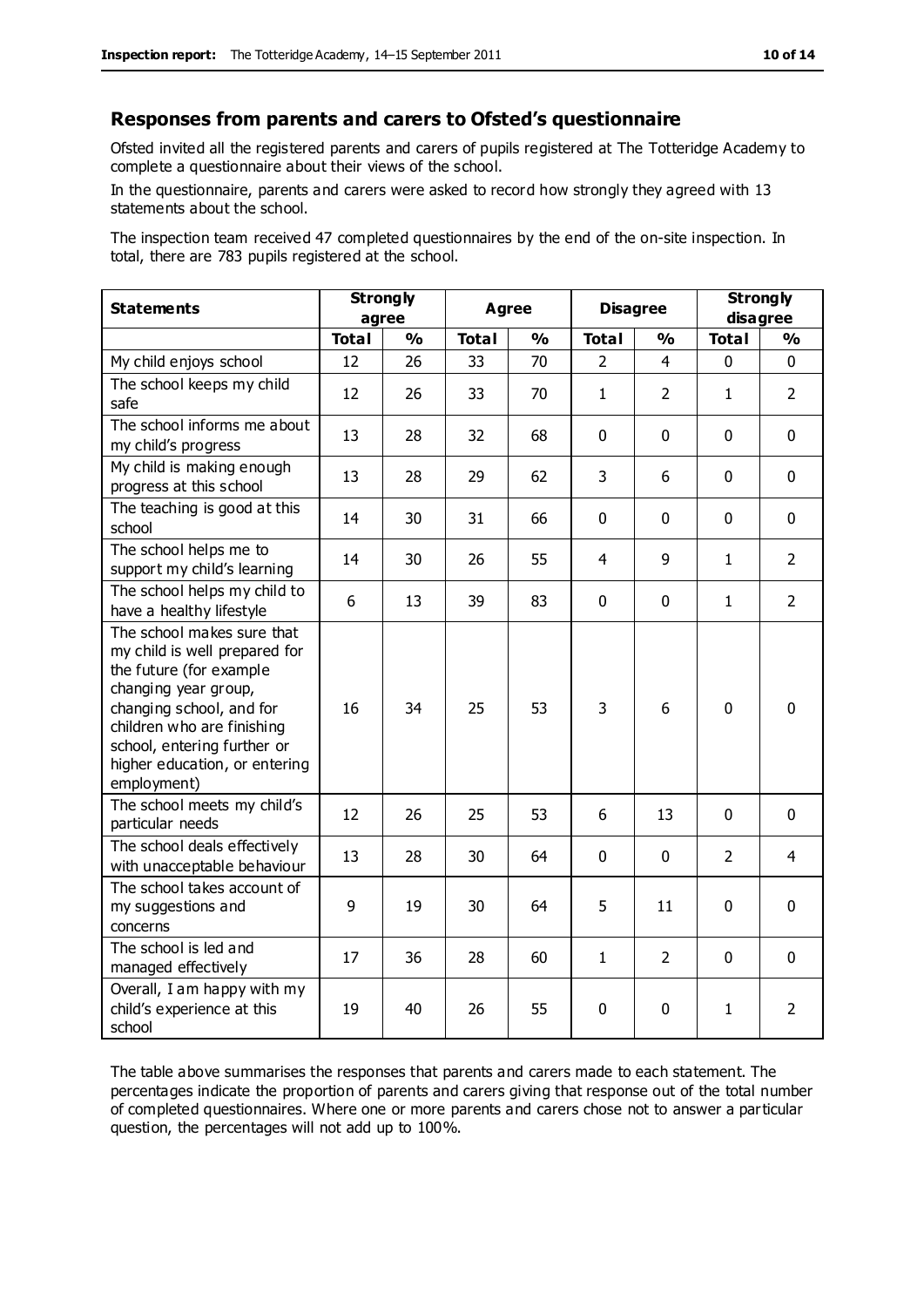# **Glossary**

## **What inspection judgements mean**

| Grade   | <b>Judgement</b> | <b>Description</b>                                            |
|---------|------------------|---------------------------------------------------------------|
| Grade 1 | Outstanding      | These features are highly effective. An outstanding           |
|         |                  | school provides exceptionally well for all its pupils' needs. |
| Grade 2 | Good             | These are very positive features of a school. A school        |
|         |                  | that is good is serving its pupils well.                      |
| Grade 3 | Satisfactory     | These features are of reasonable quality. A satisfactory      |
|         |                  | school is providing adequately for its pupils.                |
| Grade 4 | Inadequate       | These features are not of an acceptable standard. An          |
|         |                  | inadequate school needs to make significant                   |
|         |                  | improvement in order to meet the needs of its pupils.         |
|         |                  | Ofsted inspectors will make further visits until it           |
|         |                  | improves.                                                     |

## **Overall effectiveness of schools**

|                       |                    |      | Overall effectiveness judgement (percentage of schools) |                   |
|-----------------------|--------------------|------|---------------------------------------------------------|-------------------|
| <b>Type of school</b> | <b>Outstanding</b> | Good | <b>Satisfactory</b>                                     | <b>Inadequate</b> |
| Nursery schools       | 43                 | 47   | 10                                                      |                   |
| Primary schools       | h                  | 46   | 42                                                      |                   |
| Secondary             | 14                 | 36   | 41                                                      |                   |
| schools               |                    |      |                                                         |                   |
| Sixth forms           | 15                 | 42   | 41                                                      | 3                 |
| Special schools       | 30                 | 48   | 19                                                      |                   |
| Pupil referral        | 14                 | 50   | 31                                                      |                   |
| units                 |                    |      |                                                         |                   |
| All schools           | 10                 | 44   | 39                                                      |                   |

New school inspection arrangements were introduced on 1 September 2009. This means that inspectors now make some additional judgements that were not made previously.

The data in the table above are for the period 1 September 2010 to 8 April 2011 and are consistent with the latest published official statistics about maintained school inspection outcomes (see www.ofsted.gov.uk).

The sample of schools inspected during 2010/11 was not representative of all schools nationally, as weaker schools are inspected more frequently than good or outstanding schools.

Percentages are rounded and do not always add exactly to 100.

Sixth form figures reflect the judgements made for the overall effectiveness of the sixth form in secondary schools, special schools and pupil referral units.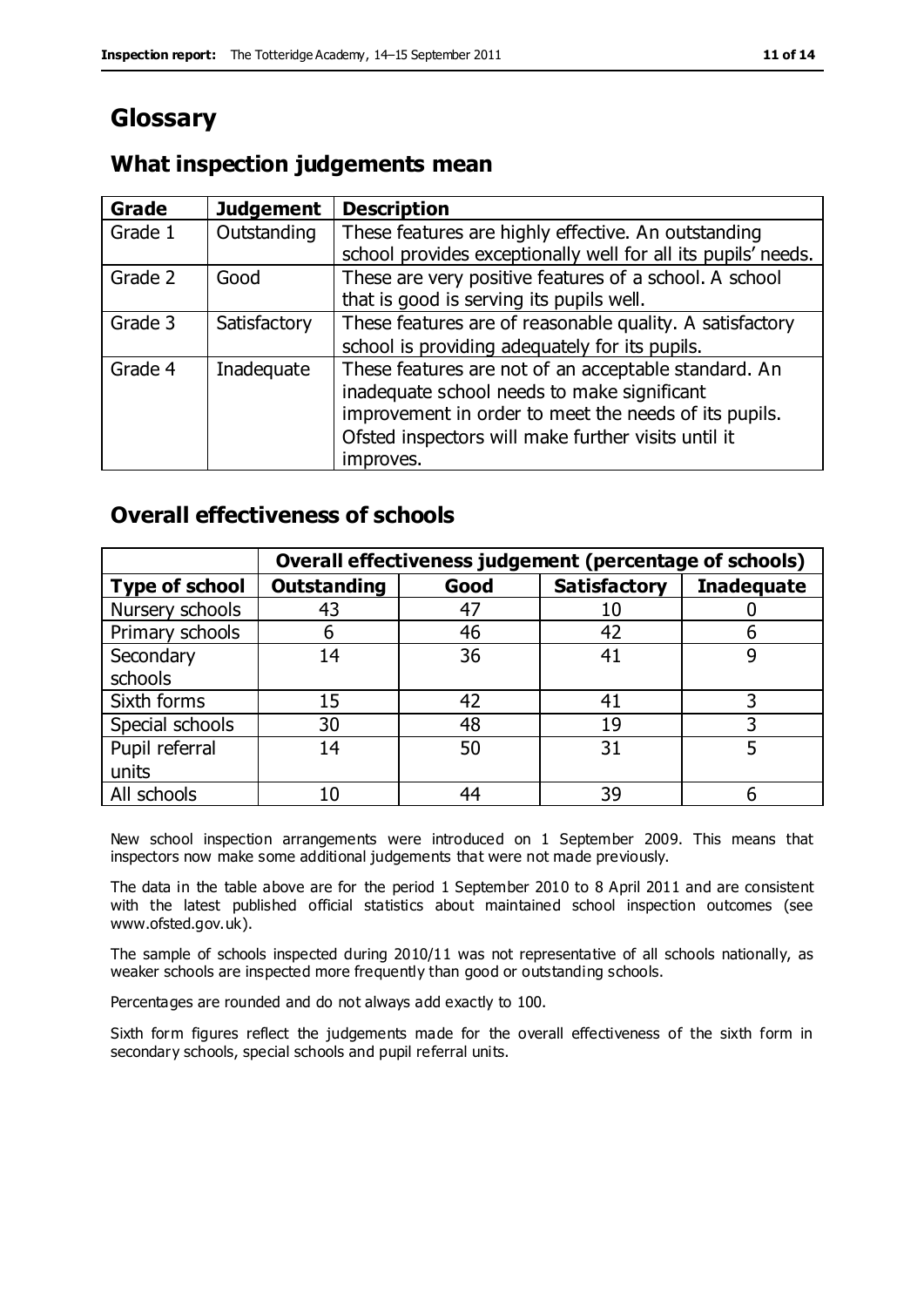# **Common terminology used by inspectors**

| Achievement:                  | the progress and success of a pupil in their<br>learning, development or training.                                                                                                                                                                                                                                           |  |
|-------------------------------|------------------------------------------------------------------------------------------------------------------------------------------------------------------------------------------------------------------------------------------------------------------------------------------------------------------------------|--|
| Attainment:                   | the standard of the pupils' work shown by test and<br>examination results and in lessons.                                                                                                                                                                                                                                    |  |
| Capacity to improve:          | the proven ability of the school to continue<br>improving. Inspectors base this judgement on what<br>the school has accomplished so far and on the<br>quality of its systems to maintain improvement.                                                                                                                        |  |
| Leadership and management:    | the contribution of all the staff with responsibilities,<br>not just the headteacher, to identifying priorities,<br>directing and motivating staff and running the<br>school.                                                                                                                                                |  |
| Learning:                     | how well pupils acquire knowledge, develop their<br>understanding, learn and practise skills and are<br>developing their competence as learners.                                                                                                                                                                             |  |
| <b>Overall effectiveness:</b> | inspectors form a judgement on a school's overall<br>effectiveness based on the findings from their<br>inspection of the school. The following judgements,<br>in particular, influence what the overall<br>effectiveness judgement will be.                                                                                  |  |
|                               | The school's capacity for sustained<br>ш<br>improvement.<br>Outcomes for individuals and groups of<br>п<br>pupils.<br>The quality of teaching.<br>The extent to which the curriculum meets<br>pupils' needs, including, where relevant,<br>through partnerships.<br>The effectiveness of care, guidance and<br>■<br>support. |  |
| Progress:                     | the rate at which pupils are learning in lessons and<br>over longer periods of time. It is often measured<br>by comparing the pupils' attainment at the end of a<br>key stage with their attainment when they started.                                                                                                       |  |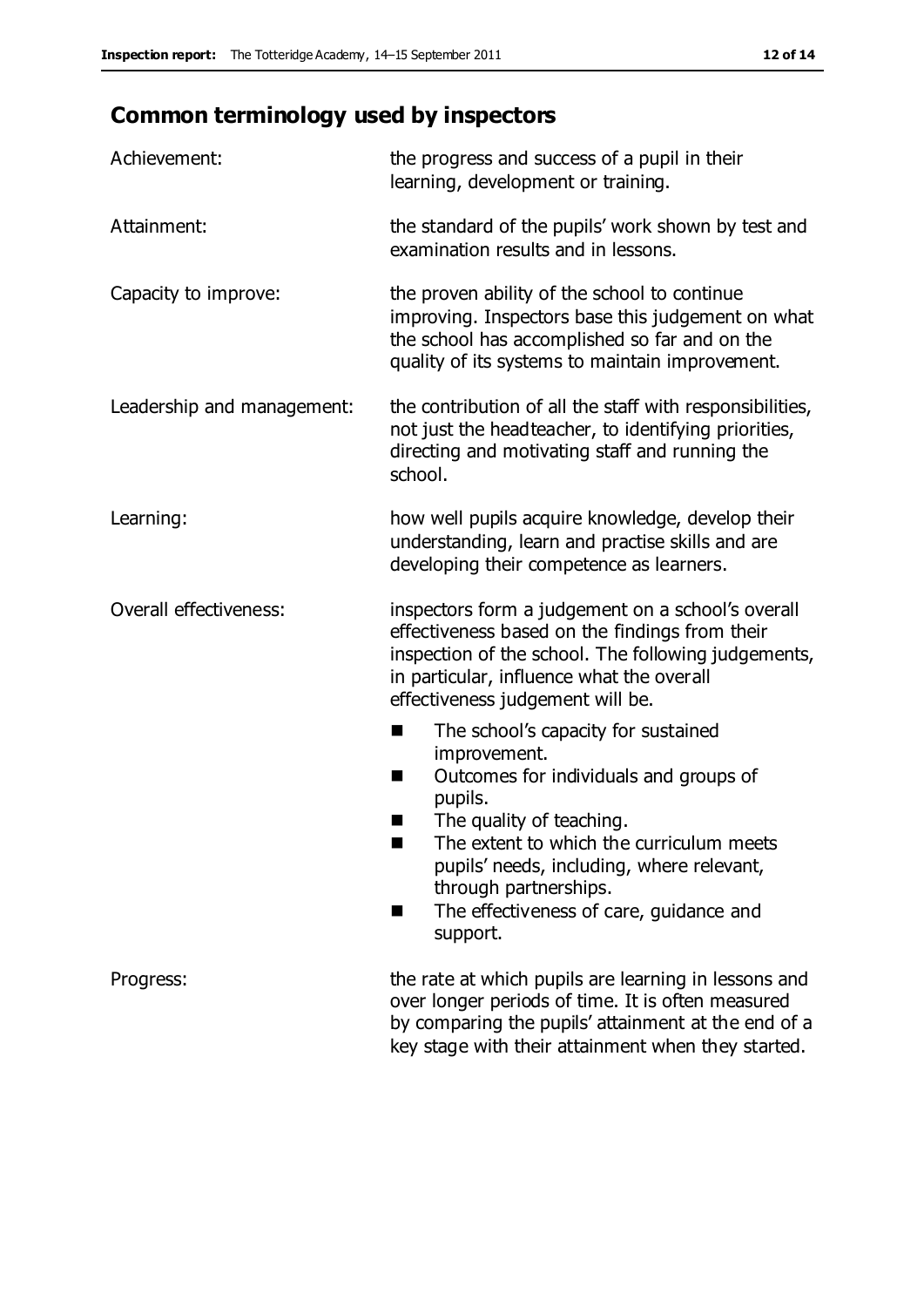#### **This letter is provided for the school, parents and carers to share with their children. It describes Ofsted's main findings from the inspection of their school.**

16 September 2011

Dear Students

#### **Inspection of Totteridge Academy, London N20 8AZ**

Thank you for welcoming us when we inspected your new academy this week. A particular thank you to those who gave us your views, either by questionnaire or face to face. You told us you feel extremely safe in the academy and we were impressed with how well you contribute to its success. Though it is very early in the term, we think the academy is giving you a good education. It has some great strengths.

- The academy's leaders have ensured an outstanding curriculum and exceptional care, guidance and support.
- These features are underpinned by exemplary ways of working with parents and carers, and with outside people such as nurses and social workers.
- The academy promotes equality of opportunity exceptionally well and, as a result, groups of students who entered with lower attainment are very quickly catching up to standards that are typically reached nationally.

We think the academy is well on the way to being outstanding. The reason we do not think it is quite there yet is that although results show some exceptional progress, learning in lessons is not always rapid enough to ensure this, and checking systems haven't been quite tight enough to improve all teaching. We have asked teachers to make sure the work they give you is always fine tuned to challenge you at the right level, to make sure that they involve you actively in things like discussion and to give you a chance to reflect on what you have achieved at the end of each lesson. You can help by ensuring you take these opportunities.

We have also asked the academy to find ways to give you more experience of the lives and faiths of people elsewhere in the country and in other countries.

With best wishes for the future

Yours sincerely

Deborah Zachary Lead inspector